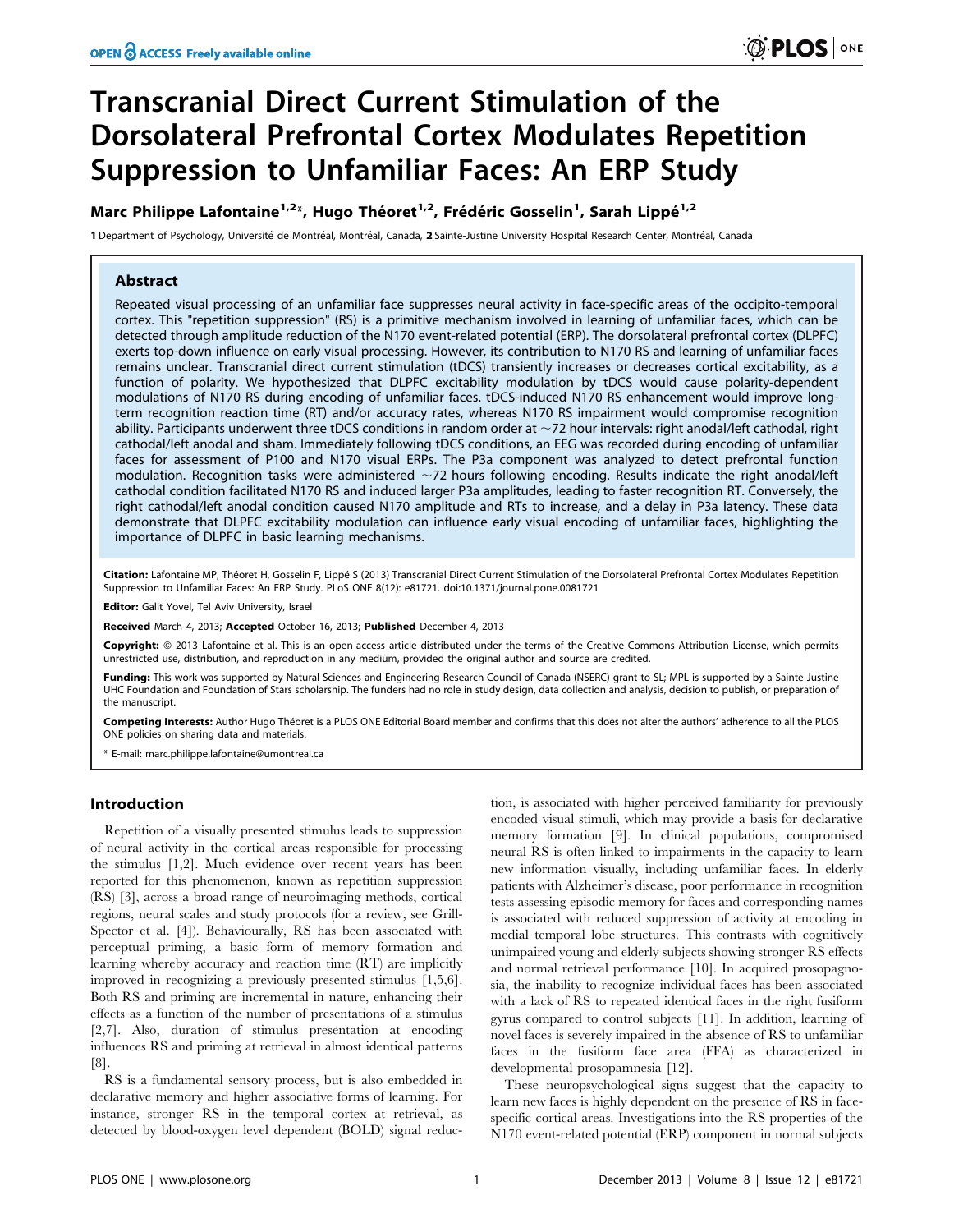provide further insight into the reason why. The N170 component is a robust finding in ERP research and is described as a negative deflection peaking over occipito-temporal sites around 170ms post-stimulus, maximal for face stimuli and thought to reflect early structural detection and perceptual processing of faces [13,14]. RS is reflected in variations of N170 peak amplitude and latency values in response to repeated faces relative to novel ones. Although RS effects on latency are inconsistent, N170 amplitude is usually reduced in a way similar to reduction of BOLD activity in the FFA and both markers may reflect a neural mechanism for the early stages of face identity learning [15–17]. Indeed, in tasks demanding explicit encoding of individual faces by repetition, episodic memory performance and N170 RS are equal for upright and inverted faces [18,19]. However, N170 RS is specific to upright faces in a task where attention is driven away from face identity [20]. Given that upright faces can be processed implicitly as opposed to inverted faces which require attention [21], repeated processing of individual face identities is thereby isolated in inducing N170 RS. Further evidence where N170 reduces exclusively to repetitions of a same unfamiliar face identity has been reported [16,22–25]. Thus, because there can be no learning of new face identities without prior processing, N170 RS is assuredly a mechanism involved in rendering unfamiliar faces familiar. Still, the underlying neural model that would explain or give rise to RS and face encoding is unclear.

The dorsolateral prefrontal cortex (DLPFC) is a source of topdown control that has been shown to influence the course of bottom-up visual processing through increases in extrastriate neural activity enhancing attention to elements of the visual field [26,27]. In patients with DLPFC damage, this positive influence on visual processing is compromised, leading to diminished ability in discriminating visual stimuli in the hemifield contralateral to lesions and to ERP perturbations over occipito-temporal sites in the ipsi-lesional hemisphere [28]. Results from studies using longrange functional connectivity analysis of fMRI data [29,30] support the presence of a link between prefrontal top-down control and modulations in visual processing and behaviour. In support of a causal link, right prefrontal activity disruption by transcranial magnetic stimulation (TMS) during encoding of visually presented non-verbal items entails a decrease of early sensory responses in occipito-temporal cortex as well as working memory impairment [31]. As proposed by the HERA model [32,33], prefrontal regions also generally contribute to memory formation and right DLPFC activation may specifically predict successful encoding of faces [34,35]. Face identity learning therefore depends not only on RS within face-specific areas, but also on proper dynamic interactions between occipito-temporal cortex and prefrontal areas [36].

Although many neural models for RS have been put forth [4], one that involves the contribution of top-down control has shown promise in accounting for both neural and behavioural effects. Indeed, based partly on results indicating that RS occurs jointly with increases in cortico-cortical connectivity [37] and that activity in prefrontal cortex ostensibly precedes RS in temporal lobe structures [38], some have proposed a theoretical model where RS in early processing areas is a consequence of the progressive reduction in prediction error from higher-order, associative areas of cortex, the DLPFC amongst them [39,1]. As the difference between bottom-up sensory input and experience-dependent, topdown prediction is lessened through repetition, visual processing becomes more efficient and may lead to the reduction of activity needed to represent the stimulus and the enhanced ability to recognize and retrieve items from memory. Supporting this model, in studies where the probability of repetition of faces is

manipulated, higher probability of repetition entails stronger fMRI adaptation or RS effects in the FFA [40] and earlier areas as well [41]. In other words, stimuli with higher repetition probability become expected by higher cortical areas; this reduces their prediction error and enhances RS relative to stimuli with lower repetition probability. Of relevance to the present study, it has recently been proposed that this top-down model may be preferential for facial stimuli, as repetition probability of everyday objects has no effect on RS strength [42]. In ERP studies, the P300 and its frontal subcomponent P3a provide further illustration of this model. The P3a is thought to reflect the detection of novel stimuli to which attentional resources are allocated, regardless of sensory modality [43,44]. Frontal lobe and DLPFC patients are generally impaired in novelty detection and show reduced P3a amplitude [45,46]. However, augmented P3a amplitude can reflect higher attention, which enhances encoding of a stimulus [44]. Furthermore, with repeated presentation of a novel stimulus, P3a amplitude suppresses as memory for this stimulus is formed [47]. This RS of the P3a is dependent on the integrity of a circuit involving the DLPFC and occipito-temporal areas. Indeed, P3a RS is absent in epileptic patients having undergone medial temporal lobe resection [48]. In this case, without proper processing of a stimulus in occipito-temporal regions, the DLPFC would have no representation with which to compare its predictions, and encoding may become impaired. Thus, in light of its sensitivity to top-down contributions in learning mechanisms involving occipito-temporal areas, the present study uses P3a to evaluate changes in DLPFC function caused by noninvasive brain stimulation during learning of unfamiliar faces.

Transcranial direct current stimulation (tDCS) is a non-invasive form of electrical brain stimulation which allows transient and superficial cortical excitability modulation through application of a weak electrical current via electrodes placed on the surface of the scalp. Cortical excitability modulation is polarity-dependent: anodal stimulation increases excitability of the underlying cortex whereas cathodal stimulation decreases it [49]. Unlike TMS, tDCS does not induce action potentials but modulates spontaneous firing rates and, when applied for a sufficient amount of time  $(\sim)10$  minutes), induces long-lasting plasticity changes through NMDA receptor efficacy modulation [50–52]. Although the increased use of tDCS in recent years began in the context of application over the motor cortex, an increasing amount of literature now describes its effects on higher cognitive functions such as planning abilities [53], risk-taking and decision-making [54–56], working memory [57] and learning [58,59]. Of note, polarity reversal between active stimulation conditions can yield differential effects on cognitive function including risk-taking [56] and learning [60].

Based on the body of evidence reviewed, we hypothesized that application of tDCS over the DLPFC would modulate N170 RS over occipito-temporal sites in response to repeated presentation of unfamiliar faces. Differential effects would arise in a polaritydependent fashion whereby anodal tDCS would have an effect opposite to that induced by cathodal stimulation. Similarly, the P3a component would also show polarity-dependent changes in RS and amplitude, reflecting top-down influences including attention. As tDCS-induced cortical excitability modulation is transient [49], we expected that observed effects on ERPs would decay over time. Behavioural measures should follow patterns similar to RS modulation, which is to say enhanced RS would be associated with better accuracy and/or shorter RT in a subsequent assessment of memory, and the opposite for RS impairment.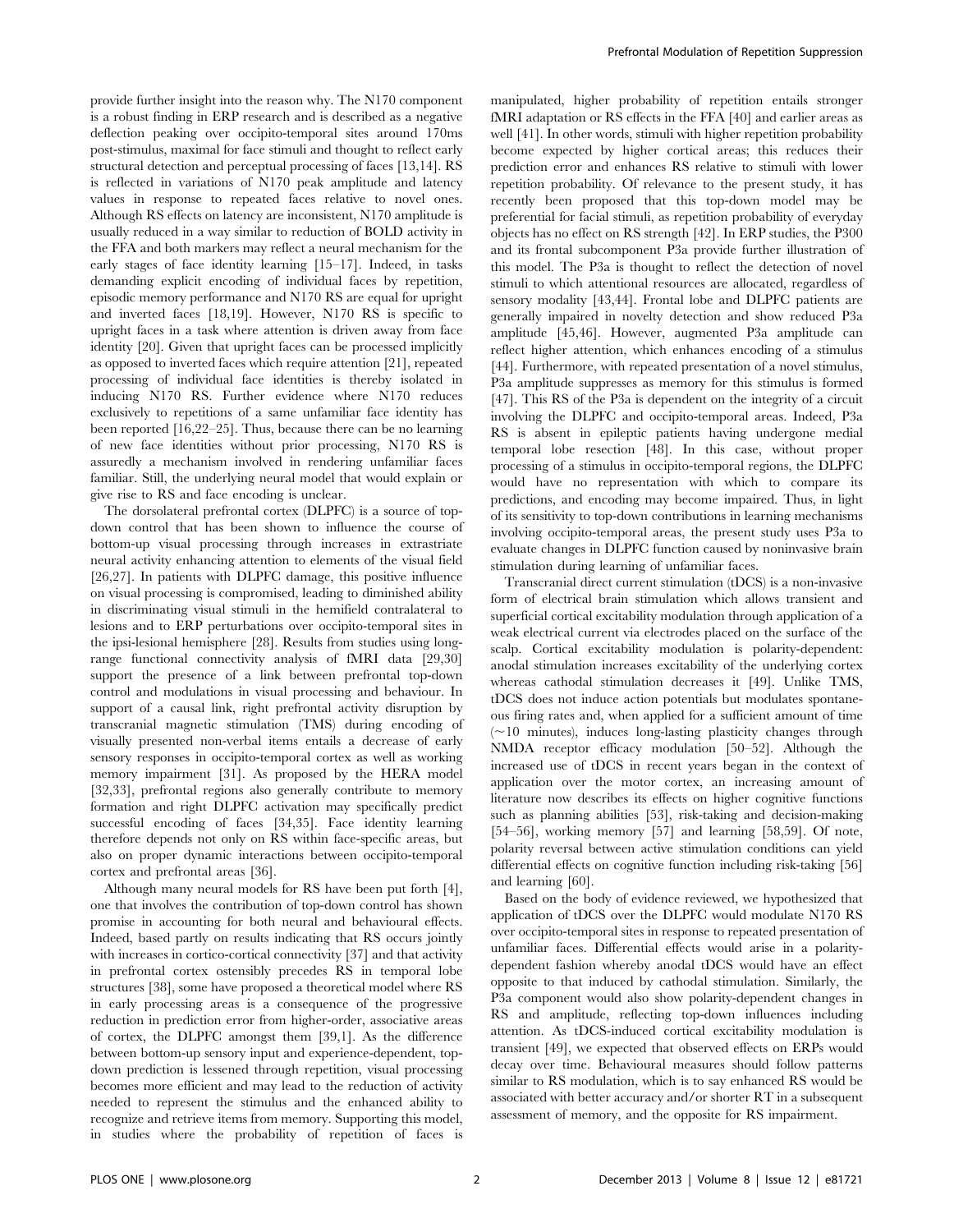# Materials and Methods

#### Ethics statement

The project was reviewed and approved by the *Comité d'éthique de* la recherche de la Faculté des arts et des sciences  $(CÉRFAS)$  of the University of Montreal and was conform to the Declaration of Helsinki. All participants gave written informed consent prior to testing. Subjects in Figure 1B, C have given written informed consent, as outlined in the PLOS consent form, to publication of their photograph.

# **Participants**

Participants were 14 healthy young adults (8 males and 6 females, range: 21–31 years; mean  $\pm$  SD: 23.5 $\pm$ 2.37 years), all undergraduate and graduate students of the University of Montreal. All participants had normal or corrected-to-normal vision and reported no history of neurological or psychiatric disorders. Behavioural and ERP data of two participants were rejected because of concerns they did not perform the encoding task correctly (recognition accuracy  $\leq$ 50%). An additional participant's EEG data were rejected because of excessive artifacts. Behavioural data of this participant were also removed from analyses, to maximize comparability of results between behavioural and EEG analyses. Behavioural and EEG analyses therefore included 11 participants. These remaining participants were right-handed.

# Stimuli

Stimuli were 270 different unfamiliar male (177) and female (93) grayscale Caucasian faces. Images were selected from the FERET database on the criteria of their neutral expressions and absence of glasses, earrings or beards, to avoid any facilitation in learning or recognition based on these features. As this study aimed at characterizing the contribution of top-down processes in basic learning, it was essential to minimize any possible confounds arising from bottom-up processes by controlling for low-level image properties such as size, spatial location, luminance, contrast and spatial frequency. Firstly, to equate size and spatial location across stimuli, we aligned the internal attributes of faces using Matlab functions (available at http://www.mapageweb. umontreal.ca/gosselif/alignTools/) and a procedure similar to that described by Taschereau-Dumouchel and colleagues [61]. Broadly, images were rotated, translated and scaled such that the eyes and mouths were aligned with the average coordinates of these attributes calculated from a total of 12 annotations subjectively placed on each stimulus in the set. Secondly, a model  $(252\times323$  pixels) ellipse mask was placed around the faces, the exterior of which was cropped including the hairline and ears, leaving only the internal attributes of the face against a white background. Finally, luminance (13.3 cd/m<sup>2</sup>), contrast and spatial frequency were equated across stimuli using functions from the SHINE toolbox for Matlab (available at http://www.mapageweb. umontreal.ca/gosselif/SHINE/), conceived by Willenbockel et al. [62] specifically for this purpose.

# Transcranial direct current stimulation

tDCS was applied using a Magstim DC stimulator via two rubber electrodes (one cathode, one anode) placed inside 35 cm2 sponges soaked in sodium chloride solution. Electrodes were



Figure 1. Experimental design and tasks. (A) tDCS conditions and tasks were independently randomly ordered across participants. Encoding and recognition, as well as tDCS conditions were separated by  $\sim$ 72 hours to test long-term recognition and avoid cross-over cortical excitability modulation effects. (B) Example of one encoding task block. Encoding tasks consisted of three blocks, each comprising 15 different unfamiliar faces presented 15 times consecutively. (C) Example of a corresponding recognition task. The 45 unfamiliar faces encoded ~72 hours earlier are presented amongst 45 novel faces. For each face, participants responded either "known" or "unknown" (here, correct answers are indicated on the intertrial interval). Stimuli in this figure are not the originals, but similar stimuli used for illustrative purposes only. doi:10.1371/journal.pone.0081721.g001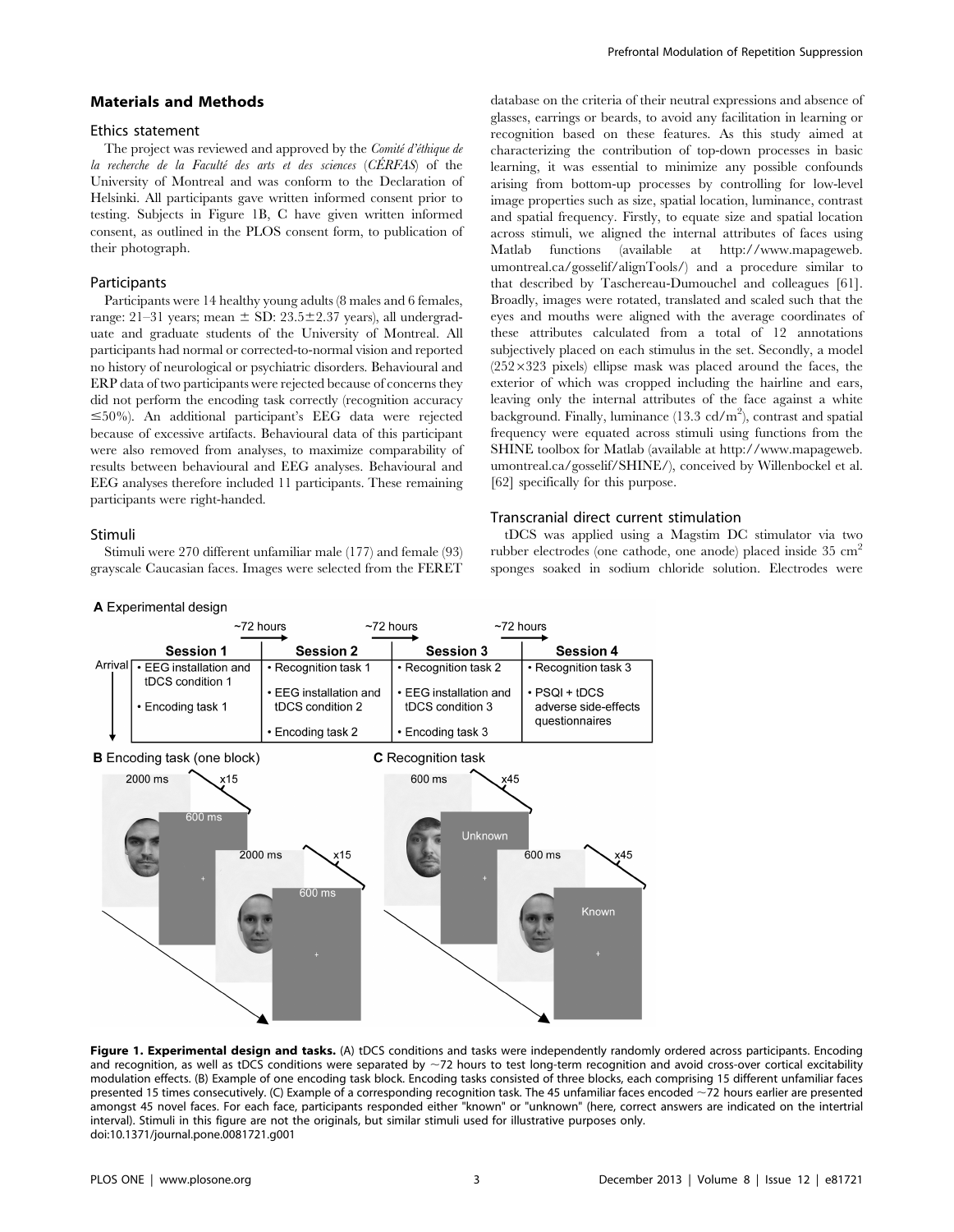installed on the scalp using a bifrontal configuration over positions F3 and F4 in accordance with the international 10/20 EEG electrode placement system. Using a repeated-measures design, participants were administered all three tDCS conditions: right (F4) anodal/left (F3) cathodal, right cathodal/left anodal and sham. For each active tDCS condition, the battery-driven stimulator was programmed to deliver a 1.5mA direct current for 15 minutes, with 10 seconds of linear fade in and fade out. These current intensity and stimulation duration parameters were chosen for their reported ability to limit undesirable side-effects while effectively inducing cortical excitability modulation [63,64]. In the single-blind sham condition, electrodes were applied bifrontally and stimulation was maintained for the first 30 seconds only, a now standard method introduced by Gandiga, Hummel, & Cohen [65]. Although many tDCS electrode configurations were considered, the bifrontal type was chosen for its reliability in yielding behavioural results linked to high-level, executive function modulation [54–56]. Of note, bilaterally applied tDCS inherently allows sufficient distance between electrodes, thus reducing chances of shunting of the current through the skin or cerebrospinal fluid [66].

#### Tasks and procedure

For each tDCS condition, an encoding task was administered, followed by a matching recognition task (see Figure 1A). Each encoding/recognition task used a different subset of randomly selected face stimuli and was matched with a tDCS condition. The order in which participants would undergo tDCS conditions and encoding/recognition tasks was randomized for each participant. For all tasks, participants were comfortably seated in a soundattenuated, electrically shielded room, at 70 cm viewing distance from centrally displayed stimuli subtending  $10.3 \times 15.7$ ° visual angle, presented using E-Prime 2.0 software (on a  $19"$ ,  $1280 \times 1024$ pixel resolution monitor).

Encoding task (Figure 1B). The EEG cap was installed first with placement of tDCS electrodes underneath, ensuring precision and consistency of installation across conditions and participants. However, to avoid any electrical contamination of EEG signals, tDCS was administered prior to the start of recording such that the two systems were not simultaneously active. During tDCS, participants were instructed to close their eyes and relax while remaining awake. Both EEG recording and the encoding task started immediately following removal of tDCS electrodes and verification of impedances  $(\sim 5$  minute delay). Each encoding task comprised 3 separate blocks. In each block, 15 different face identities were presented consecutively 15 times each. Each encoding task therefore contained 45 different face identities presented 15 times each for a total of 675 ( $45 \times 15$ ) trials per encoding task. In later analyses, blocks were added as a factor to assess the expected decay of tDCS effects over time. Each encoding task block lasted 10 min 13 sec. Participants were not instructed to use any particular encoding strategy but were asked to attentively observe the faces on which they would subsequently be tested. Stimuli were presented for 2000ms with a 600ms intertrial interval showing a central fixation cross.

Recognition task (Figure 1C). The 45 encoded faces were presented amongst 45 novel distractor faces in 90 randomly ordered trials. In each trial, a face appeared for 600ms followed by a fixation cross at which point participants had to perform a forced choice old/new discrimination decision using the left mouse button for known (i.e.: previously encoded) faces and the right button for unknowns. Participants were instructed to respond as fast as possible without making mistakes. Reaction time (RT) and accuracy were recorded at every trial.

To assess the long-term repercussions of DLPFC activity modulation during encoding and avert any cross-over effects from one tDCS stimulation condition to the next, tasks and conditions were administered at three-day  $(\sim 72$  hours) intervals. This led to the four-session experimental design depicted in Figure 1A, where the last session comprised a recognition task only and two questionnaires. Because sleep is known to support memory functions [67] and sleep disorders to cause memory formation impairments [68] and waking EEG abnormalities [69], participants were asked to complete the Pittsburgh Sleep Quality Index (PSQI) questionnaire [70] to control for sleep quality. In addition, to assess the variability and intensity of adverse side-effects caused by tDCS, participants also completed a questionnaire similar to that suggested by Brunoni et al. [63].

#### Electrophysiology

During encoding tasks, continuous EEG was recorded from 32 Ag/AgCl sintered electrodes (10/20 system) mounted in a Quik-cap (Compumedics). Data were acquired at 500 Hz sampling rate and high-pass filtered at 0.1 Hz with NeuroScan 4.5. Linked mastoids were used as reference and impedances were kept below 5 k $\Omega$ . Vertical and horizontal eye movements were monitored by EOG with four additional bipolar electrodes positioned on the outer canthus of each eye as well as above and under the orbit of the left eye.

Offline signal processing and averaging was performed (using BrainVision Analyzer 2) separately for each condition, participant and channel. EEG raw data were first segmented into 675 trials lasting 2200ms each (200ms baseline) based on stimulus onset marker positions. A high-pass digital filter was applied at 0.5 Hz with an additional low-pass filter set to 50 Hz (24dB/octave) and 60 Hz notch filter. Eye movement artifacts were corrected by algorithm [71] and trials containing segments exceeding  $\pm 125 \mu V$ were discarded. Trial data were corrected relative to the -100ms pre-stimulus baseline. Finally, for every individual face identity, the first five, middle five and last five trials were averaged separately (later referred to as Av1, Av2 and Av3 trial averages) for subsequent ERP analysis. Although RS has been reported to happen as early as the second presentation of a stimulus in adults [72,25], some accounts suggest it may persist at later trials [2] thus, partitioning of data into three separate averages was carried out to assess different stages of the RS process.

# Behavioural and ERP statistical analyses

All analyses were conducted using SPSS Statistics 20 software. Correct answers in the recognition tasks were defined as correct identification of known and novel faces. Accuracy was then calculated as percentages of correct answers for every participant and condition. RT and accuracy data were first entered in twoway repeated-measures ANOVAs with tDCS condition (3) and stimulus familiarity (previously encoded vs. novel distractors) as within-subjects factors. To assess the specificity of tDCS effects, RT and accuracy data were subsequently divided into those of faces encoded while under the influence of tDCS and those of novel faces (i.e.: first presented  $\sim$  72 hours following active tDCS). Encoded faces RTs and accuracy were entered in two-way repeated-measures ANOVAs with tDCS condition (3) and block (3) as within-subjects factors. Novel faces RTs and accuracy were entered in one-way repeated-measures ANOVAs with tDCS condition (3) as within-subjects factor (no block factor can be assigned to novel faces).

ERP analyses were conducted for latency and amplitude values of the P100, N170 and P3a components. Peaks were individually detected for all trial averages (Av1, Av2 and Av3) in a  $\pm$ 30ms time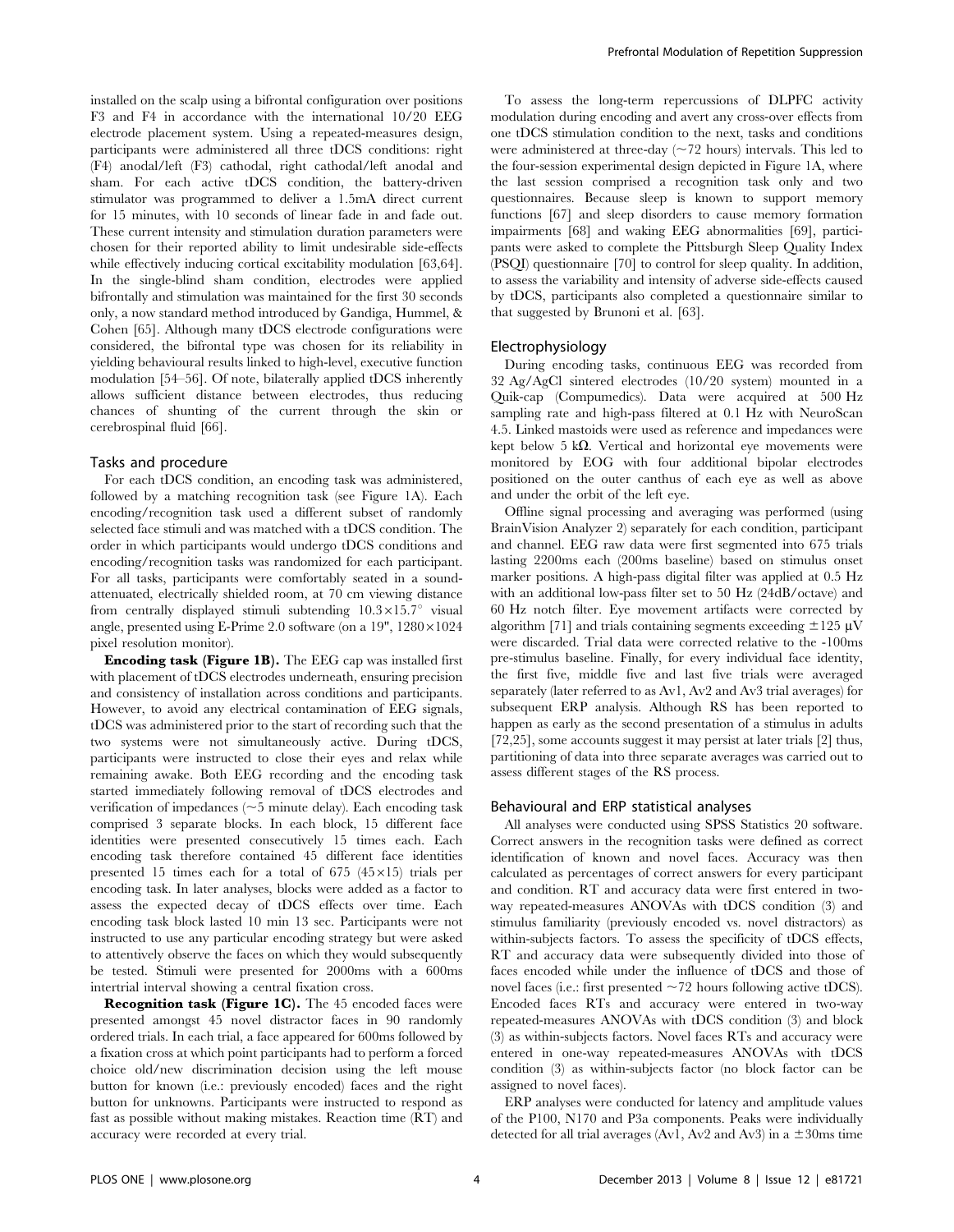window around the grand-average means at Oz, O1 and O2 sites for P100, TP8 and TP7 for N170 and along the midline (Fz, FCz, Cz, CPz, Pz) for P3a. A four-way repeated-measures ANOVA was conducted on P100 data, using electrode (3), tDCS condition (3), block (3) and trial average (3) as within-subjects factors. For the N170 component, a four-way repeated-measures ANOVA was carried out with hemisphere (2), stimulation condition (3), block (3) and trial average (3) as within-subjects factors. The P3a component was analyzed using a four-way, repeated-measures ANOVA with electrode (5), stimulation condition (3), block (3) and trial average (3) as within-subjects factors. When obtained, main effects were further analyzed at specific factor levels. Interaction effects were analyzed with interaction-graph guided ANOVAs at specific levels of the independent variables. All statistical analyses involved Greenhouse-Geisser adjusted degrees of freedom when necessary and Bonferroni corrections for multiple comparisons.

#### Results

#### Behavioural results

PSQI. Descriptive statistics indicate a mean global score of  $3.86\pm0.29$  (range: 2–5) which is within recommended "good" sleeping quality values  $(\leq 5)$  [70]. This suggests none of the participants had significant sleeping disturbances for the entire duration of testing (10 days, all conditions) and within the preceding month.

tDCS questionnaire. Participants reported some adverse side-effects due to tDCS. During stimulation, 93% of participants reported an "itching" sensation under the electrodes and 78.5% reported "burning". Such side-effects were anticipated as they are relatively common in tDCS studies [63]. Furthermore, on average, these sensations were rated as "mild" and in no case entailed lesions or motivated participants to withdraw from further testing.

Recognition task accuracy. Recognition task difficulty was set to yield accuracies lower than ceiling to allow for improvement and decrement of performance. The range of accuracy rates was 51-80% (mean  $\pm$  SD: 61% $\pm$ 7%), all conditions, participants and types of stimuli (encoded vs. novel) included. No effect of tDCS condition  $(F(2,20) = 1.13, P > 0.1, \eta_p^2 = 0.1)$ , stimulus familiarity  $(F(1,10) = 2.23, P > 0.1, \eta_p^2 = 0.18)$  or interaction  $(F(2,22) = 0.76,$  $P > 0.1$ ,  $\eta_p^2 = 0.07$ ) were found on recognition accuracy.

Recognition task RTs. A marginally significant main effect of tDCS condition was found on overall RTs at recognition  $(F(2,20) = 3.2, P = 0.06, \eta_{\rm p}^2 = 0.24)$ , but not of stimulus familiarity  $(F(1,10) = 1.5, P > 0.1, \eta_P^2 = 0.13)$  or interaction  $(F(2,20) = 0.64,$  $P > 0.1$ ,  $\eta_p^2 = 0.06$ ). For encoded stimuli, a main effect of tDCS condition was found  $(F(1.23, 12.26) = 4.2, P < 0.05, \eta_p^2 = 0.29)$ , but not of block  $(F(1.19, 11.87) = 1.54, P > 0.1, \eta_p^2 = 0.13)$  or interaction  $(F(1.13, 11.33) = 0.6, P > 0.1, \eta_p^2 = 0.06)$ . Indeed, Bonferroniadjusted pairwise comparisons indicate RTs following the right anodal/left cathodal condition were faster than both the right cathodal/left anodal ( $P<0.05$ ) and sham conditions ( $P<0.01$ ). For novel faces of the recognition task, no tDCS condition effect was found on RTs  $(F(2,20) = 2.2, P > 0.1, \eta_p^2 = 0.18)$ , indicating that the effect of tDCS condition on RTs is confined to stimuli presented following active tDCS (Figure 2). Single tDCS sessions of the DLPFC during encoding were sufficient to induce long-term differential effects on recognition RTs as a function of polarity. Moreover, as there was no encoding block effect, the tDCSinduced effects on RTs seem to have lasted the entire duration of the encoding task over all three blocks.



Figure 2. Effect of tDCS condition on recognition RTs. For faces encoded while under tDCS influence, the right anodal/left cathodal condition yielded faster recognition RTs than the right cathodal/left anodal (\* $P$ <0.05) and sham conditions (\*\* $P$ <0.01), ~72 hours after encoding. There was no effect of tDCS on RTs of novel faces. doi:10.1371/journal.pone.0081721.g002

#### ERP results

**P100.** All interactions were non-significant  $(P>0.1)$  and no main effect of electrode  $(F(2,20) = 1.63, P > 0.1, \eta_p^2 = 0.14)$ , stimulation condition  $(F(2,20) = 2.3, P > 0.1, \eta_p^2 = 0.2)$ , block  $(F(2,20) = 0.4, P > 0.1, \eta_p^2 = 0.04)$  or trial average  $(F(2,20) = 0.3,$  $P > 0.1$ ,  $\eta_p^2 = 0.01$ ) was found for amplitude values of the P100 at posterior sites. For latency values, no electrode  $(F(2,20) = 1.1,$  $P > 0.1$ ,  $\eta_p^2 = 0.1$ ), tDCS condition  $(F(2,20) = 0.23, P > 0.1,$  $\eta_p^2 = 0.02$ , block  $(F(2,20) = 2.15, P > 0.1, \eta_p^2 = 0.2)$ , trial average  $(F(2,20) = 0.46, P > 0.1, \eta_p^2 = 0.02)$  effects or interactions (P > 0.1) were significant.

N170. For amplitude values, an interaction effect of hemisphere x tDCS condition x block x trial average was found  $(F(8,80) = 2.12, P<0.05, \eta_p^2 = 0.18)$ . When hemispheres were analyzed separately, no main or interaction effects were found at left hemisphere electrode TP7  $(P>0.1)$  however, right occipitotemporal site TP8 (Table 1) showed a significant tDCS condition x block x trial average interaction effect  $(F(8,80) = 2.62, P = 0.01,$  $\eta_p^2$  = 0.21). In turn, analyzing encoding blocks separately at TP8, revealed a significant tDCS condition x trial average effect  $(F(4,40) = 4.73, P<0.01, \eta_p^2 = 0.32)$  specific to the first encoding block (Figure 3A). A significant tDCS condition effect  $(F(2,20) = 11.2, P = 0.01, \eta_p^2 = 0.53)$  was found to be circumscribed to the first five trials (Av1) within the first encoding block at TP8. Indeed, pairwise comparisons indicate that N170 amplitude is significantly suppressed for the right anodal/left cathodal condition relative to the right cathodal/left anodal condition  $(P=0.01,$ Figure 3A,B). Similarly to RT results, sham condition N170 amplitude lied in between those of active tDCS conditions, these differences being marginally significant  $(P<0.08)$ . All other blocks and trial averages showed non-significant tDCS condition effects  $(P>0.1)$ .

Of special interest here, the tDCS condition effect on N170 amplitude at Av1 of the first encoding block suggests that differential right occipito-temporal RS took place between active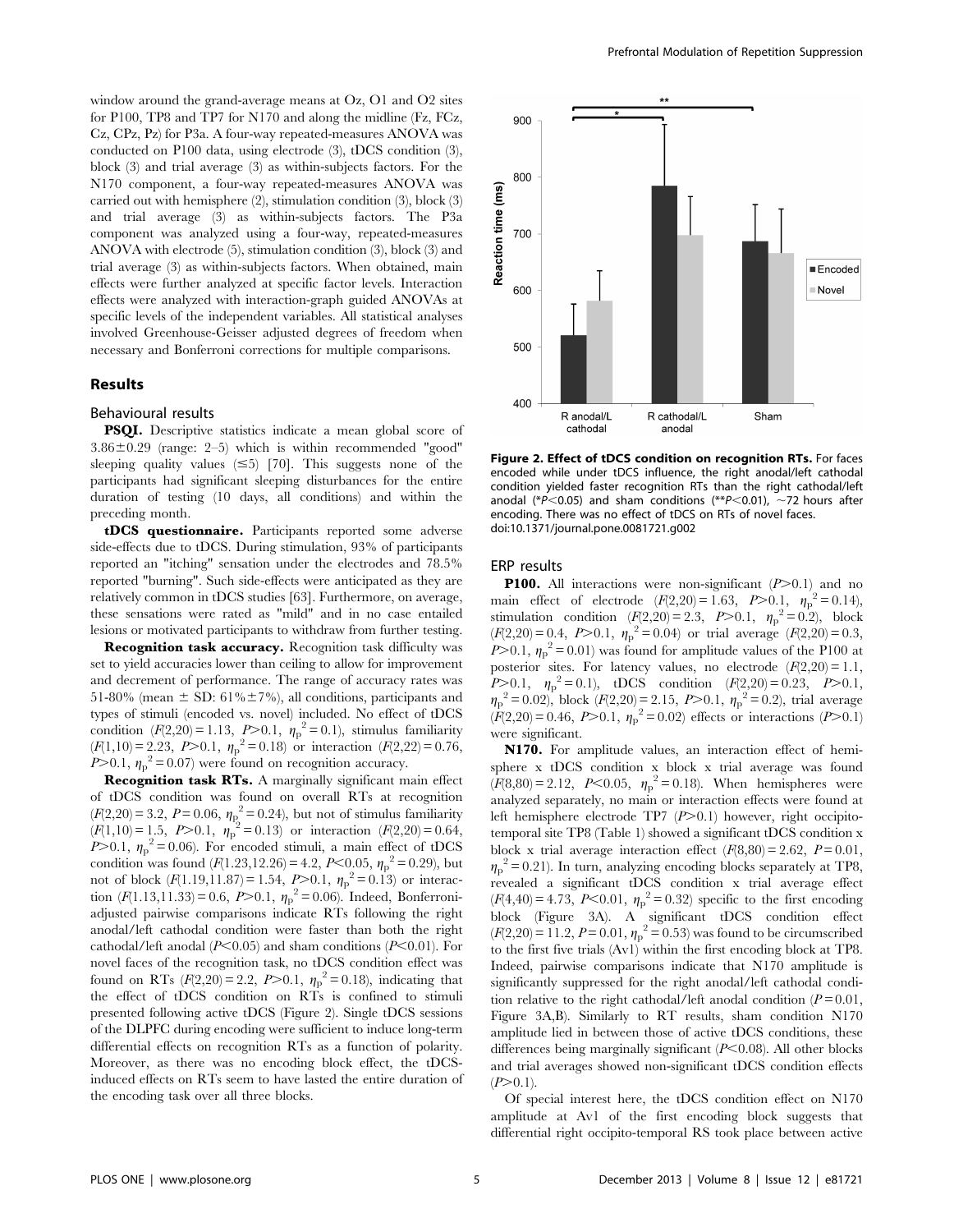|  |  |  |  | Table 1. Grand-averaged N170 amplitudes (mV) at right occipito-temporal site TP8. |  |
|--|--|--|--|-----------------------------------------------------------------------------------|--|
|--|--|--|--|-----------------------------------------------------------------------------------|--|

|                                               | <b>Block 1</b> |              |              | <b>Block 2</b> |               |               | <b>Block 3</b> |               |               |
|-----------------------------------------------|----------------|--------------|--------------|----------------|---------------|---------------|----------------|---------------|---------------|
|                                               | Av1            | Av2          | Av3          | Av1            | Av2           | Av3           | Av1            | Av2           | Av3           |
| R anodal/L<br>  cathodal                      | $-1.6(0.5)$    | $-2.2(0.6)$  | $-2.5(0.5)$  | $-2.2(1.2)$    | $-0.98(0.92)$ | $-0.16(0.97)$ | $-2.23(0.79)$  | $-2.53(1.04)$ | $-1.84(1.1)$  |
| <b>R</b> cathodal/L $-3.72$ (0.6)<br>  anodal |                | $-2.9(0.9)$  | $-1.58(0.8)$ | $-1.97(1.12)$  | $-3.44(1.01)$ | $-2.18(0.48)$ | $-1.58(0.94)$  | $-3.68(1.24)$ | $-3.32(1.02)$ |
| <b>Sham</b>                                   | $-2.52(0.4)$   | $-1.55(0.3)$ | $-1.03(0.4)$ | $-3.08(0.98)$  | $-1.25(0.8)$  | $-1.44(0.84)$ | $-1.27(0.95)$  | $-2.87(1.14)$ | $-2.39(1.06)$ |

Data are presented as mean and SEM

doi:10.1371/journal.pone.0081721.t001

stimulation conditions within the first five stimulus repetitions of the first block, when active tDCS modulatory influence on DLPFC excitability was presumably strongest. This supports the hypothesis that tDCS over the DLPFC would modulate N170 RS over occipito-temporal sites in response to repeated presentation of unfamiliar faces. However, as this is only inferred from observing an overall difference between resulting averages (i.e.: Av1), additional analyses were conducted to ensure the tDCS condition effect can be interpreted in the context of RS. First, to ascertain that the encoding task effectively induced RS in the absence of DLPFC activity modulation, the amplitude values of N170 should decrease as a function of trial average within the first block of the sham condition. In an analysis with tDCS condition (3) and trial average (3) as within-subjects factors, a significant interaction was found  $(F(4,40) = 4.73, P \le 0.01, \eta_p^2 = 0.32)$ . As expected, a trial average effect was revealed  $(F(2,20) = 3.46, P < 0.05, \eta_p^2 = 0.26)$  in the sham condition where N170 amplitude reduced from Av1 to Av2  $(P=0.05,$  Figure 3A,C). Although Av3 N170 amplitude remains reduced relative to Av1, this difference was not significant  $(P>0.1)$ . Trial average effects were non-significant in the right anodal/left cathodal  $(F(2,20) = 2.62, P = 0.1, \eta_p^2 = 0.21)$  and right cathodal/left anodal  $(F(2,20) = 2.37, P > 0.1, \eta_p^2 = 0.19)$  conditions. Secondly, to confirm that the tDCS effect suppresses activity rather than creating a non specific change in brain activity, the amplitude values of the very first presentations of each face of the first encoding block would have to be equal across conditions. This

was in fact the case as no significant difference was found in a supplementary one-way repeated-measures ANOVA with tDCS condition as within-subjects factor and grand-averaged N170 amplitude values of the first stimulus presentation as outcome variable  $(F(2,24) = 0.32, P > 0.1, \eta_p^2 = 0.03)$ . It follows from this analysis, that the tDCS condition effect at Av1 of the first block would be caused by a difference in the last four repetitions of Av1. Indeed, the tDCS condition effect remains when grand-averaged amplitude values of only the last four repetitions of Av1 are included  $(F(2,20) = 7.49, P<0.01, \eta_p^2 = 0.43)$ . Together, these results demonstrate that the tDCS condition effect on N170 amplitude reflects differential RS between the active tDCS conditions during the first five repetitions of stimuli. Furthermore, the fact that the tDCS condition effect was specific to the right hemisphere where face stimuli are preferentially processed [73,74], suggests that this effect was specifically induced by repeated presentation of unfamiliar faces.

For latency values of the N170 component, all interactions were non-significant  $(P>0.1)$ . No main effects of hemisphere  $(F(1,10) = 1.9, P > 0.1, \eta_p^2 = 0.16)$ , stimulation condition  $(F(2,20) = 2.67, P = 0.1, \eta_p^2 = 0.21)$ , block  $(F(1,10) = 1.9, P > 0.1$ ,  $\eta_p^2 = 0.16$ ) or trial average  $(F(2,20) = 1.1, P > 0.1, \eta_p^2 = 0.1)$  were found.

**P3a.** While all interactions were non-significant  $(P>0.1)$ , main effects of stimulation condition ( $F(2,20) = 3.85$ ,  $P < 0.05$ ,  $\eta_p^2 = 0.29$ ) and trial average  $(F(2, 9) = 4.87, P < 0.05, \eta_{p}^{2} = 0.52)$  were found on



Figure 3. Effects of tDCS condition and trial average on N170 amplitude over right occipito-temporal cortex. (A) Graph showing a tDCS condition x trial average interaction on N170 amplitude within the first encoding block. (B) This interaction further reveals an effect of tDCS condition on N170 amplitude within the first five stimulus repetitions (Av1) of the first encoding bloc, where the R anodal/L cathodal condition is significantly suppressed relative to the R cathodal/L anodal condition  $(*p=0.01)$ . (C) A trial average effect in the sham condition reveals RS of the N170 from Av1 to Av2 (\*P = 0.05). No trial average effects were found for both the right anodal/left cathodal and right cathodal/left anodal conditions. doi:10.1371/journal.pone.0081721.g003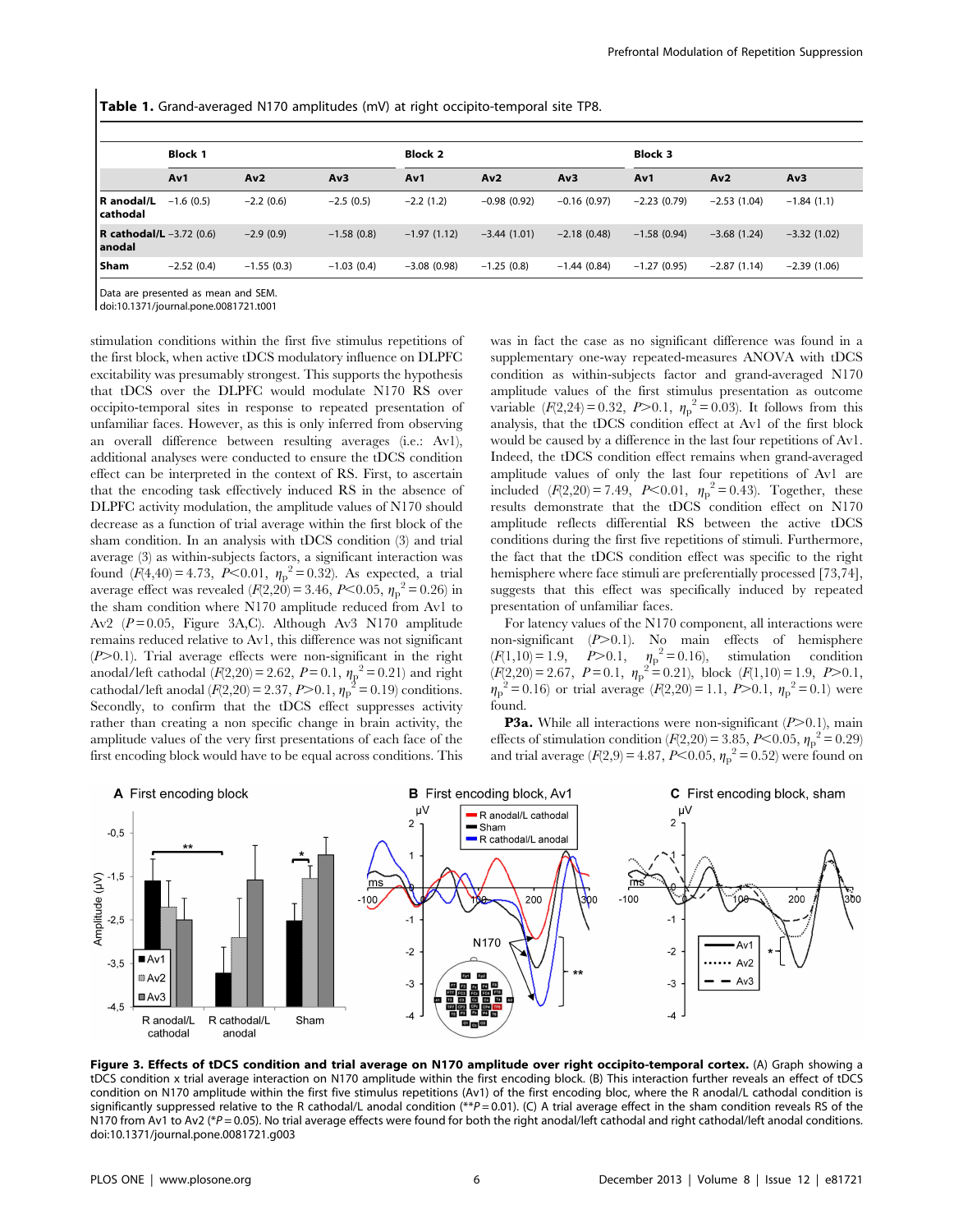amplitude values of the P3a component. The tDCS condition effect was caused by overall higher P3a amplitude in the right anodal/left cathodal condition relative to the inversed polarity and sham conditions  $(P<0.05$ , Figure 4A). Also, Av1 amplitudes were higher than Av3 regardless of stimulation condition and block  $(P<0.05)$ , indicating suppression of activity throughout repetitions  $(1-15)$  of single stimuli (Figure 4B). When sites were analyzed separately, similar tDCS condition effects were found individually at Fz  $(F(2,20) = 4.33, P < 0.05, \eta_p^2 = 0.3),$  FCz  $(F(2,20) = 4.41,$ P<0.05,  $\eta_p^2 = 0.31$ ) and CPz  $(F(2, 9) = 4.38, P < 0.05, \eta_p^2 = 0.49)$ . These stimulation condition effects were driven by the second block at these sites (Fz:  $F(1.3, 13.1) = 6.99$ ,  $P<0.01$ ,  $\eta_p^2 = 0.41$ ; FCz:  $F(2,20) = 7.66$ ,  $P < 0.01$ ,  $\eta_p^2 = 0.43$ ; CPz:  $F(2,20) = 5.83$ ,  $P=0.01$ ,  $\eta_{\rm p}^2=0.37$ ). Indeed, the first and third blocks showed no tDCS condition effect  $(P>0.05)$ . Trial average or RS effects also remained significant at Fz ( $F(2,9) = 5.58$ ,  $P \le 0.05$ ,  $\eta_p^2 = 0.55$ ), FCz  $(F(2,9) = 6.88, P < 0.05, \eta_p^2 = 0.6)$  and CPz  $(F(2,9) = 4.81,$  $P< 0.05, \eta_{\rm p}^2 = 0.52$ ).

As they were the central sites over which tDCS electrodes were placed, frontal dorsolateral sites F4 and F3 were analyzed in a separate four-way repeated-measures ANOVA with hemisphere (2), tDCS condition (3), block (3) and trial average (3) as withinsubjects factors. In this analysis, a significant main effect of trial average was found  $(F(2,9) = 6.33, P \le 0.05, \eta_p^2 = 0.58)$ . This trial

average effect was significant at both F3  $(F(2,9) = 4.54, P<0.05,$  $\eta_p^2 = 0.5$  and F4 ( $\bar{F}(2,9) = 5.96$ ,  $P < 0.05$ ,  $\eta_p^2 = 0.57$ ), where an additional interaction of tDCS condition x trial average was found  $(F(4,7) = 1.91, P<0.05, \eta_p^2 = 0.52)$ . This interaction further revealed that a significant RS effect was present only in the right anodal/left cathodal condition at this site  $(F(2,20) = 4.1, P<0.05,$  $\eta_p^2$  = 0.3) between Av1 and Av2, as well as Av1 and Av3 (P<0.05, Figure 4C). These results suggest that while having the same neurophysiological influence (i.e.: cortical excitability augmentation for the anode), tDCS polarity did not have the same induced effects on RS of the P3a depending on the hemisphere over which it was applied.

Latency values analyses revealed a general trend for P3a to be delayed in the right cathodal/left anodal condition at all midline and frontal dorsolateral sites. However, this main effect was significant only at Pz  $(F(2,20) = 3.76, P < 0.05, \eta_p^2 = 0.27)$ , specifically between the right cathodal/left anodal and sham conditions at the second block  $(P<0.05$ , Figure 4D).

# Discussion

The purpose of the present study was to determine whether prefrontal regions, the DLPFC specifically, can, through top-down control, influence early visual encoding of individual face identities triggered by repeated viewing of unfamiliar faces. To do so, we



Figure 4. Effects of tDCS condition on grand averaged P3a amplitudes and latencies. (A) The right anodal/left cathodal condition caused larger P3a amplitudes than the right cathodal/left anodal. This effect was strongest at the second encoding block (displayed, \*P<0.05). (B) P3a amplitude suppressed from Av1 to Av3 regardless of tDCS condition and block, indicating RS throughout repetitions of stimuli (\*P $\leq$ 0.05). (C) Effect of tDCS condition x trial average interaction at right dorsolateral site F4 where RS is significant only in the right anodal/left cathodal condition (\*P<0.05). (D) The right cathodal/left anodal condition caused a significant delay of P3a at Pz (\*P<0.05). doi:10.1371/journal.pone.0081721.g004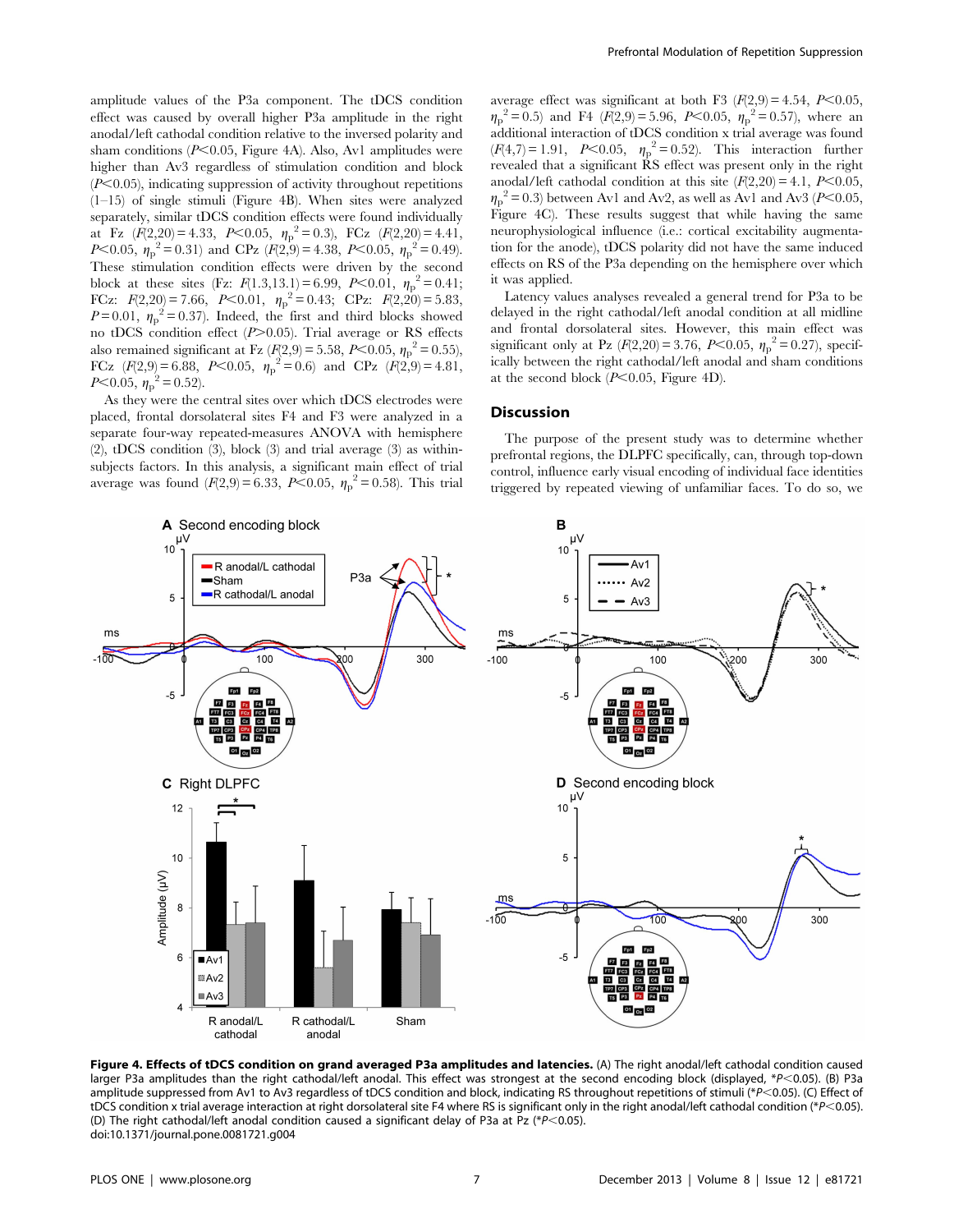exogenously modulated DLPFC activity using tDCS in healthy adults before encoding of unfamiliar faces, and analyzed RS variations in the P100, N170 and P3a ERP components, as well as long-term recognition accuracy and RT. Immediately following tDCS, ERP data revealed differential effects in N170 amplitude values for averaged repeated stimuli between conditions where prefrontal cortical activity was oppositely altered (i.e.: polaritydependent). This suggests that neural activity to repeated face identity processing in right occipito-temporal cortex was modulated through prefrontal activity disruption and enhancement. tDCS did modulate prefrontal activity, as concurrent effects on both amplitude and latency values of the P3a component reflected variations in prefrontal function. Notably, P3a RS interacted with tDCS condition over the right hemisphere, further supporting the DLPFC's influence on RS. DLPFC stimulation also influenced behaviour, as RTs in subsequent recognition tasks followed a polarity-dependent pattern in line with ERP results. These data support the hypothesis that top-down connections may causally influence early visual encoding and extend it by showing a specific link between DLPFC activity modulation by tDCS and righthemisphere N170 RS, having long-term repercussions on recognition.

Our main behavioural finding was that participants made faster decisions about the familiarity of face stimuli encoded under the right anodal/left cathodal condition than under the right cathodal/left anodal. This effect held for all three encoding blocs and only for encoded faces, which enforces the notion that this variation is indeed tDCS-induced. There is strong evidence from studies on priming that leads us to expect facilitation of processing such as faster RT for previously encoded stimuli [1,5,6,7]. Thus, the observation that RTs are shortened in the right anodal/left cathodal condition relative to sham suggests that facilitation of processing is enhanced in this condition. Reversal of tDCS polarity had the opposite effect on RTs which were longer than in all other conditions but only significantly so relative to the right anodal/left cathodal. This suggests that the right cathodal/left anodal condition negatively impacted expected priming or at least did not confer the same advantage as did the right anodal/left cathodal condition. No such advantage or impairment was obtained in recognition accuracy, as scores were equivalent across conditions. At encoding, latency of presentation (2000ms) or the number of presentations (15 for each individual identity) may have been long enough or sufficient to override effects on accuracy that could have been induced by tDCS. Similar findings have been reported by Itier and Taylor [17] where encoding was facilitated enough to abolish the expected higher retrieval accuracy for upright relative to inverted and negative-contrast faces.

In the absence of tDCS influence, the N170 showed RS, as Av2 trial amplitude was significantly reduced relative to Av1. Moreover, although amplitude was equal across conditions for the first presentation of individual face identities, N170 average amplitude of the first five repetitions (Av1) varied as a function of tDCS polarity, indicating that different activity patterns took place within these first repetitions. Indeed, although our analyses do not provide a trial-by-trial resolution, it seems the right anodal/left cathodal condition induced a progressive suppression of activity in response to repeated face stimuli, whereas the right cathodal/left anodal condition increased activity, as reflected by its larger amplitude. Additionally, effects on N170 RS were significant at the first encoding block and fell thereafter, which suggests tDCS was responsible for early face identity processing effects over occipitotemporal cortex: as DLPFC activity modulation due to electrical current presumably faded, so did N170 RS modulation. This is comparable to results obtained by Zanto and colleagues [31],

whose effects of prefrontal disruption by TMS on posterior areas and working memory waned as time elapsed. The gradual reduction of N170 amplitude under the right anodal/left cathodal condition is congruous with faster RTs in this condition, given previous studies that have found RS and N170 RS, to be associated with positive priming and familiarity acquisition effects for unfamiliar faces [2,22,25,39]. Conversely, enlargement of N170 amplitude has typically been linked with higher processing and attentional demands due to an increase of task difficulty. A well established example of N170 amplitude increase is in the response to presentation of inverted faces which disrupt normal ease of configural processing for upright faces [18,19,75]. This in turn requires that existing neural mechanisms deploy greater efforts or that additional mechanisms contribute to processing, resulting in higher signal amplitude and severely impaired learning capacity [76]. Enlargement of N170 amplitude has also been reported to occur as a function of increased working memory load for faces. In a task where the number of faces having to be simultaneously encoded is incrementally increased, so is N170 amplitude, again thought to reflect a higher demand of neural resources [77]. Following Friston's theory [39], an increase of activity could reflect an inability of higher cortical areas to reduce prediction error with repetition. This may explain why N170 amplitude can increase when the second face of a pair is of a different identity than the first [22]: identity processing must begin anew and prediction error is increased relative to the first identity. Similarly, perhaps N170 amplitude does not reduce for familiar faces [24] because once an identity is learned, RS and prediction error reach a minimum. In the present study, despite the fact that only one face was presented at a time, that stimuli were upright, unfamiliar and of the same identity within Av1, N170 amplitude still increased in the right cathodal/left anodal condition. Moreover, accuracy being equal, more time was needed to recognize these faces afterwards. In light of past findings and our behavioural results, N170 amplitude enhancement in this study may indicate compromised efficacy of visual face identity encoding elicited by the right cathodal/left anodal condition. The inverse may be said of the right anodal/left cathodal condition.

Heightened P3a amplitude, found in the right anodal/left cathodal condition, can reflect high availability and focus of attentional resources, which has generally been linked to enhanced encoding and subsequent retrieval ability [78,79,44]. Oppositely, when a task is more demanding of attentional resources, such as one requiring high working memory load for faces, general P300 amplitudes tend to be reduced as attentional resources become depleted [77,43]. Furthermore, latency delay of the P3a found in the right cathodal/left anodal condition, has been associated with increased demand of attentional resources and cognitive processing in difficult tasks [80,43]. In this study, task difficulty and working memory load did not vary across conditions. Consequently, the right cathodal/left anodal condition may have effectively compromised neuronal and attentional resources, thereby artificially increasing the encoding task's difficulty. Thus, the influence of tDCS on P3a amplitude seems to be in line with the notion of encoding efficacy decrease for the right cathodal/left anodal condition and increase for the right anodal/left cathodal.

What remains uncertain is the exact mechanism through which tDCS has induced effects in this study. Improvement of many aspects of learning have been demonstrated using anodal stimulation [59,81,82], which seems to provoke long-term potentiation (LTP)-like mechanisms by modulating NMDA receptor plasticity [50–52]. Hence, anodal stimulation may have increased synaptic potentiation of existing connections between DLPFC and occipito-temporal cortex, leading to progressively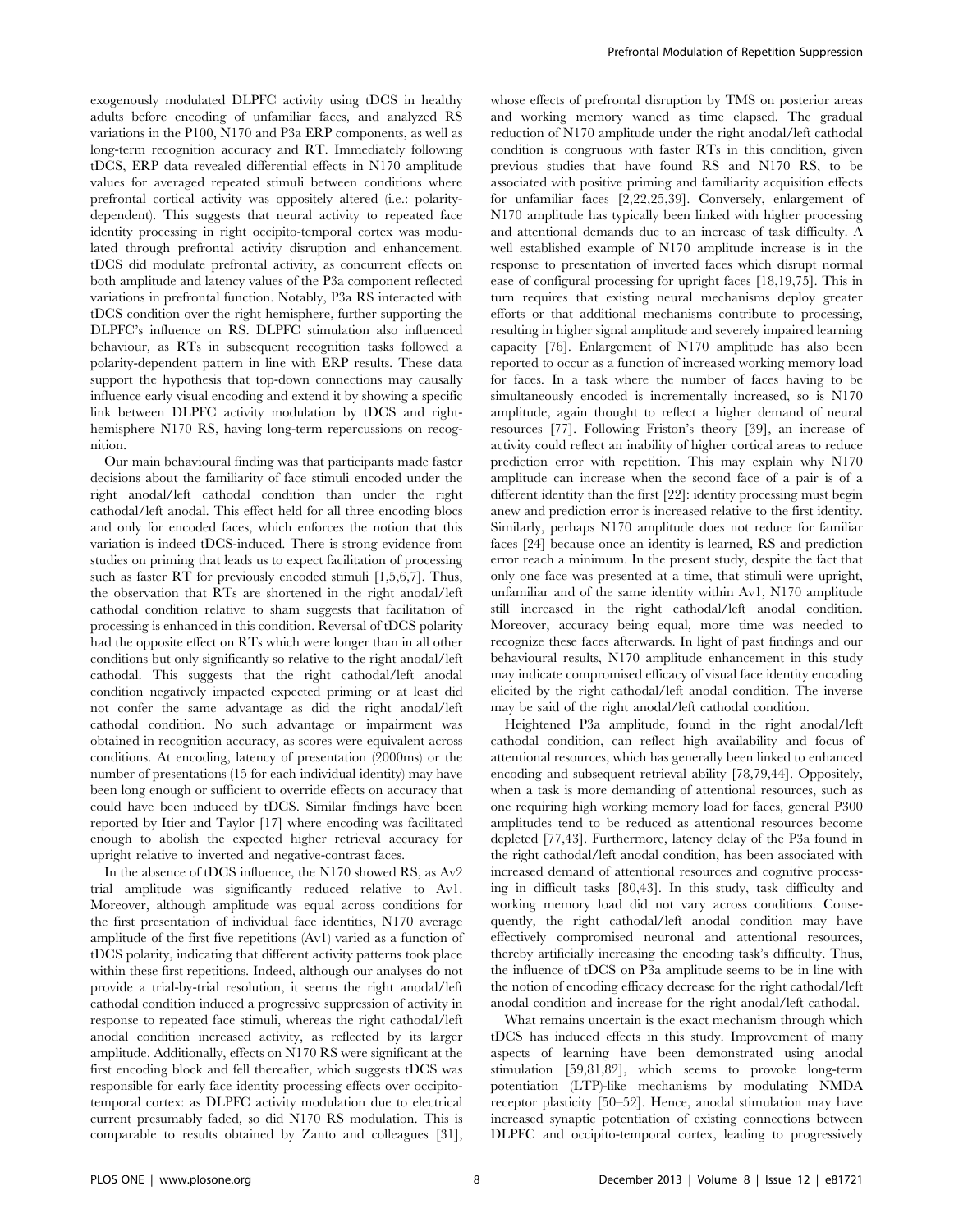more efficient and faster interaction between these regions, which is in agreement with a "facilitation" model of RS [4,39]. In contrast, cathodal stimulation reduces cortical excitability and usually has a negative or no impact on learning [52,58,59]. Reconciling these findings with the present results leads us to a prevalent importance of the right DLPFC in influencing face identity encoding. Regardless of left DLPFC stimulation, positive priming and RS effects on N170 were specific to the right occipitotemporal cortex when the anode was above the right DLPFC and the opposite for the cathode. Moreover, the P3a's RS effect interacted with tDCS polarity over the right DLPFC while no such interaction was present over the left DLPFC. This may be the consequence of a combination of right hemisphere preference for faces [73,74] and intrahemispheric prefrontal modulation of occipito-temporal cortex [28]. However, through the necessity of having simultaneous presence of anodal and cathodal stimulation over areas of cortex, tDCS effects pose an inherent difficulty of interpretation in determining which stimulation causes the effects, if not a combination of the two, as proposed by Fecteau et al. [55]. Additionally, given that N170 and P3a effects were maximal at the first and second blocks respectively, while RT effects were found in all three encoding blocks, the mechanisms underlying ERPs investigated here at encoding may not be sufficient in accounting for influences on behaviour.

Although N170 peak latencies of up to 240ms have been confidently reported (e.g.: [83]), the ones obtained in this study  $\sim$ 210ms) are somewhat longer than the typical time-range (130– 200ms) [84]. Certain factors can explain this peculiarity. The fact that the face stimuli used here were cropped (showing only the inside features of faces) may have increased N170 peak latency, as it did in Dering and colleagues' study [85], when compared to unaltered faces. Longer N170 latency may also be a result of the "SHINEing" of stimuli which strongly reduced variations in low-

#### References

- 1. Henson RNA (2003) Neuroimaging studies of priming. Prog Neurobiol 70: 53– 81.
- 2. Sayres R, Grill-Spector K (2006) Object-selective cortex exhibits performanceindependent repetition suppression. J Neurophysiol 95: 995–1007.
- 3. Desimone R (1996) Neural mechanisms for visual memory and their role in attention. Proc Natl Acad Sci U S A 93: 13494–99.
- 4. Grill-Spector K, Henson R, Martin A (2006) Repetition and the brain: neural models of stimulus-specific effects. Trends Cogn Sci 10: 14–23.
- 5. Schacter DL, Buckner RL (1998) Priming and the brain. Neuron 20: 185–195. 6. Tulving E, Schacter DL (1990) Priming and human memory systems. Science
- 247: 301–306.
- 7. Wiggs CL, Martin A (1998) Properties and mechanisms of perceptual priming. Curr Opin Neurobiol 8: 227–233.
- 8. Zago L, Fenske MJ, Aminoff E, Bar M (2005) The rise and fall of priming: how visual exposure shapes cortical representations of objects. Cereb Cortex 15: 1655–1665.
- 9. Gonsalves BD, Kahn I, Curran T, Norman KA, Wagner AD (2005) Memory strength and repetition suppression: multimodal imaging of medial temporal cortical contributions to recognition. Neuron 47: 751–761.
- 10. Pihlajamaki M, O'Keefe K, O'Brien J, Blacker D, Sperling RA (2011) Failure of repetition suppression and memory encoding in aging and Alzheimer's disease. Brain Imaging Behav 5: 36–44.
- 11. Schiltz C, Sorger B, Caldara R, Ahmed F, Mayer E, et al. (2006) Impaired face discrimination in acquired prosopagnosia is associated with abnormal response to individual faces in the right middle fusiform gyrus. Cereb Cortex 16: 574–586.
- 12. Williams MA, Berberovic N, Mattingley JB (2007) Abnormal FMRI adaptation to unfamiliar faces in a case of developmental prosopamnesia. Curr Biol 17: 1259–1264.
- 13. Bentin S, Allison T, Puce A, Perez E, McCarthy G (1996) Electrophysiological studies of face perception in humans. J Cogn Neurosci 8: 551–565.
- 14. Rossion B, Gauthier I, Tarr MJ, Despland P, Bruyer R, et al. (2000) The N170 occipito-temporal component is delayed and enhanced to inverted faces but not inverted objects: An electrophysiological account of face-specific processes in the human brain. Neuroreport 11: 69–72. 15. Heisz JJ, Watter S, Shedden JM (2006) Progressive N170 habituation to

the DLPFC can influence early visual encoding of individual face

identities indexed by N170 RS. The fact that reversal of tDCS polarity over the DLPFC yielded differences in prefrontal function, N170 repetition effects and long-term recognition RT, suggests that visual encoding efficacy has the potential to be either enhanced or impaired through DLPFC stimulation.

In conclusion, results presented here demonstrate that tDCS of

Further study is needed to gain insight into this matter.

level image properties including spatial frequency. Some studies have found large delays of N170 latency in response to spatial frequency filtered face stimuli [86,87]. However, this is the first study to report N170 effects from stimuli having undergone the SHINE process and further investigation is needed to determine its specific impacts. Finally, repetition itself may have also contributed to N170 latencies. While some studies have found N170 amplitude reduction to be associated with shorter latencies [18,19], others have found either no latency variations [15,20] or increased latency with repetition [88]. N170 latency patterns in response to repetition could be more vulnerable to task design factors (e.g.: presentation duration, intertrial interval, presence and number of intervening items) which are highly variable across studies on RS.

## Acknowledgments

The authors thank Nathalie Bouloute and Maude Joannette for their help in acquisition and processing of EEG data.

# Author Contributions

Conceived and designed the experiments: SL HT FG MPL. Performed the experiments: MPL. Analyzed the data: MPL SL HT FG. Contributed reagents/materials/analysis tools: SL HT FG. Wrote the paper: MPL SL HT.

- 16. Campanella S, Hanoteau C, Dépy D, Rossion B, Bruyer R, et al. (2000) Right N170 modulation in a face discrimination task: an account for categorical perception of familiar faces. Psychophysiology 37: 796–806.
- 17. Rotshtein P, Henson RN, Treves A, Driver J, Dolan RJ (2005) Morphing Marilyn into Maggie dissociates physical and identity face representations in the brain. Nat Neurosci 8: 107–113.
- 18. Itier RJ, Taylor MJ (2002) Inversion and contrast polarity reversal affect both encoding and recognition processes of unfamiliar faces: a repetition study using ERPs. Neuroimage 15: 353–372.
- 19. Itier RJ, Taylor MJ (2004) Effects of repetition learning on upright, inverted and contrast-reversed face processing using ERPs. Neuroimage 21: 1518–1532.
- 20. Heisz JJ, Watter S, Shedden JM (2006) Automatic face identity encoding at the N170. Vision Res 46: 4604–4614.
- 21. Maurer D, Le Grand R, Mondloch CJ (2002) The many faces of configural processing. Trends Cogn Sci 6: 255–260.
- 22. Caharel S, d'Arripe O, Ramon M, Jacques C, Rossion B (2009) Early adaptation to repeated unfamiliar faces across viewpoint changes in the right hemisphere: evidence from the N170 ERP component. Neuropsychologia 47: 639–643.
- 23. Caharel S, Jacques C, d'Arripe O, Ramon M, Rossion B (2011) Early electrophysiological correlates of adaptation to personally familiar and unfamiliar faces across viewpoint changes. Brain Res 1387: 85–98.
- 24. Heisz JJ, Shedden JM (2008) Semantic learning modifies perceptual face processing. J Cogn Neurosci 21: 1127–1134.
- 25. Vizioli L, Rousselet GA, Caldara R (2010) Neural repetition suppression to identity is abolished by other-race faces. Proc Natl Acad Sci U S A 107: 20081– 20086.
- 26. Hillyard SA, Anllo-Vento L (1998) Envent-related brain potentials in the study of visual selective attention. Proc Natl Acad Sci U S A 95: 781–787.
- 27. Miller EK, Cohen JD (2001) An integrative theory of prefrontal cortex function. Annu Rev Neurosci 24: 167–202.
- 28. Barcelo` F, Suwazono S, Knight RT (2000) Prefrontal modulation of visual processing in humans. Nat Neurosci 3: 399–403.
- 29. Chadick JZ, Gazzaley A (2011) Differential coupling of visual cortex with default or frontal-parietal network based on goals. Nat Neurosci 14: 830–832.
- 30. Kuo BC, Yeh YY, Chen AJ, D'Esposito M (2011) Functional connectivity during top-down modulation of visual short-term memory representations. Neuropsychologia 49: 1589–1596.

unattended repeated faces. Vision Res 46: 47–56.